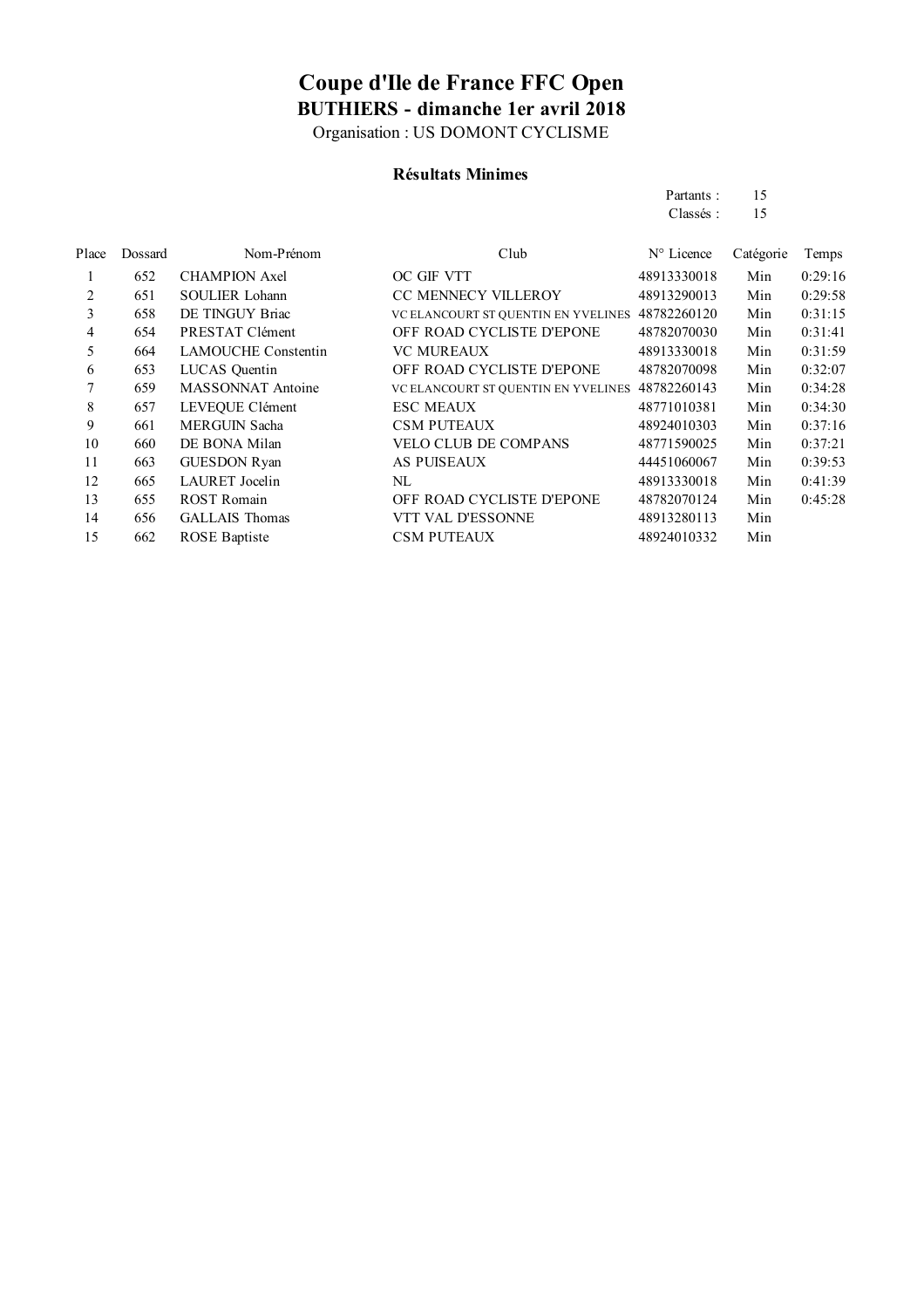Organisation : US DOMONT CYCLISME

#### **Résultats Cadettes**

| Partants : | 4 |
|------------|---|
| Classés:   | 4 |

Partants : 4

|   | Place Dossard | Nom-Prénom            | Club                                            | $N^{\circ}$ Licence | Catégorie Temps |         |
|---|---------------|-----------------------|-------------------------------------------------|---------------------|-----------------|---------|
|   | 501           | <b>GOERGEN</b> Océane | ARGENTEUIL VAL DE SEINE 95                      | 48957080183         | Cad F           | 0:59:21 |
|   | 504           | TETART Marie          | <b>B.C. NOISY LE GRAND</b>                      | 48935070036         | Cad F           | 0:59:21 |
|   | 503           | KERBIOUET Anaëlle     | VC ELANCOURT ST QUENTIN EN YVELINES 48782260092 |                     | Cad F           | 1:08:50 |
| 4 | 502           | LIGNIER Camille       | <b>ESC MEAUX</b>                                | 48771010022         | Cad F           | 1:09:56 |

#### **Résultats Minimes Filles**

|       |         |                  |                           | Classés:            |           |         |
|-------|---------|------------------|---------------------------|---------------------|-----------|---------|
| Place | Dossard | Nom-Prénom       | Club                      | $N^{\circ}$ Licence | Catégorie | Temps   |
|       | 601     | LEDOUX Mathilde  | OC GIF VTT                | 48913330031         | Min F     | 0:35:05 |
| 2     | 603     | DE SALVO Mélanie | B.C. NOISY LE GRAND       | 48935070207         | Min F     |         |
|       | 602     | RADIER Camille   | OFF ROAD CYCLISTE D'EPONE | 48782070115         | Min F     |         |
| AВ    | 604     | ANSARD Lucy      | AS PUISEAUX               | 44451060025         | Min F     |         |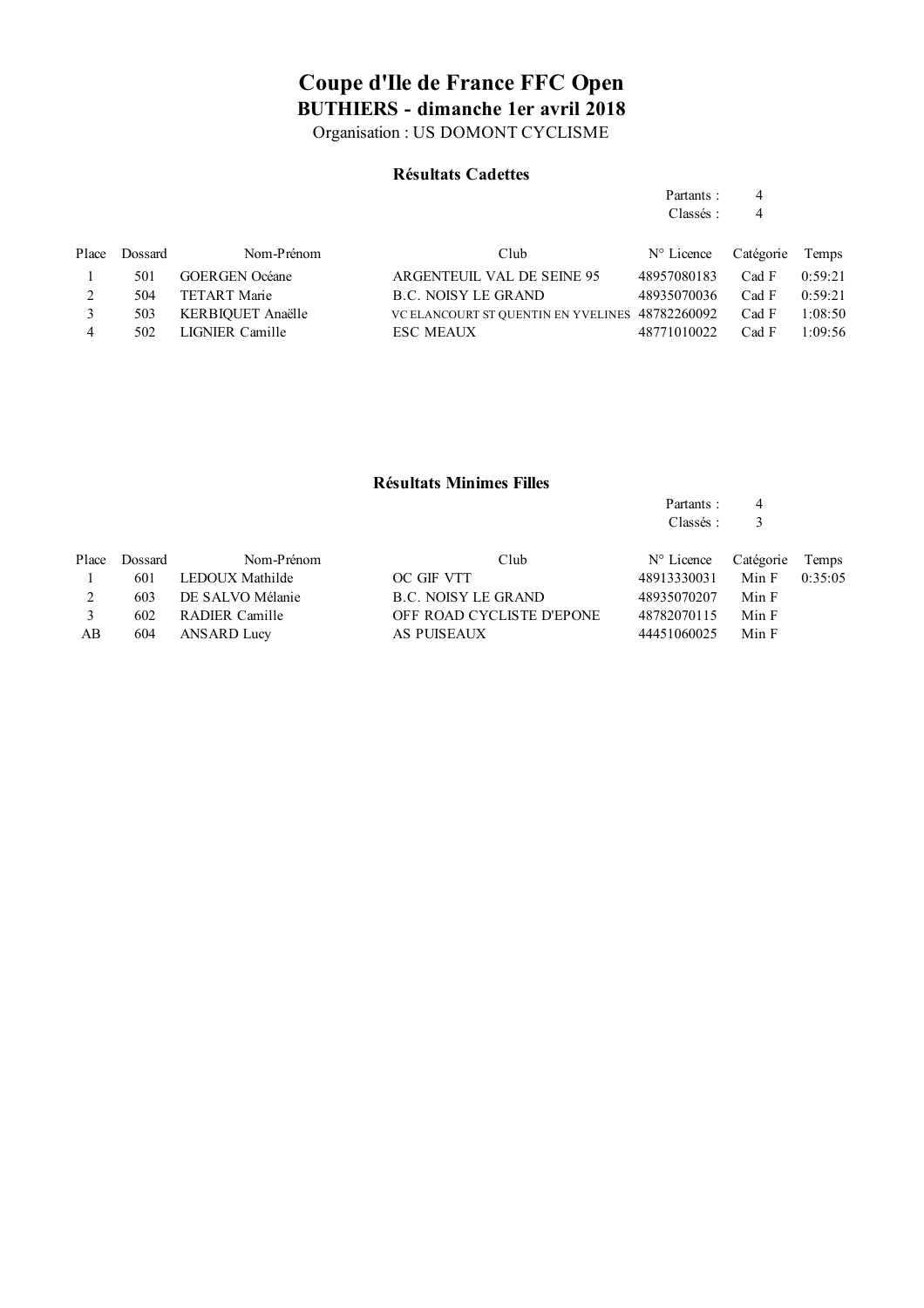Organisation : US DOMONT CYCLISME

### **Résultats Cadets**

| Partants: | 20 |
|-----------|----|
| Classés:  | 19 |

| Dossard | Nom-Prénom              | Club                                | N° Licence  | Catégorie | Temps   |
|---------|-------------------------|-------------------------------------|-------------|-----------|---------|
| 553     | RICHARD ANDRADE Florian | <b>US METRO TRANSPORTS</b>          | 48750240161 | Cad       | 0:41:26 |
| 551     | <b>GARIN</b> Maxime     | US MAULE CYCLISME                   | 48782280259 | Cad       | 0:41:32 |
| 567     | <b>CASTILLE Noé</b>     | <b>CC IGNY PALAISEAU 91</b>         | 48913050193 | Cad       | 0:43:25 |
| 564     | <b>BENOIST Tom</b>      | <b>ESC MEAUX</b>                    | 48771010068 | Cad       | 0:43:39 |
| 552     | <b>FERNANDES</b> Jules  | <b>US METRO TRANSPORTS</b>          | 48750240006 | Cad       | 0:43:58 |
| 561     | VAVASSEUR Maxime        | OFF ROAD CYCLISTE D'EPONE           | 48782070128 | Cad       | 0:47:01 |
| 558     | MIGLIORE Paul           | OC GIF VTT                          | 48913330040 | Cad       | 0:50:09 |
| 563     | <b>SAVINA Hugo</b>      | US DOMONT CYCLISME                  | 48957020205 | Cad       | 0:51:05 |
| 556     | <b>AUFFRAY Mathis</b>   | OC GIF VTT                          | 48913330050 | Cad       | 0:52:43 |
| 557     | <b>BODEAU</b> Thomas    | OC GIF VTT                          | 48913330052 | Cad       | 0:52:56 |
| 568     | <b>NOEL Maxime</b>      | PARISIS A.C. 95                     | 48957140020 | Cad       | 0:52:57 |
| 570     | <b>CHARLOTTE Thomas</b> | <b>TOBESPORT</b>                    |             | Cad       | 0:55:02 |
| 560     | <b>LEBARGY</b> Pierre   | OFF ROAD CYCLISTE D'EPONE           | 48782070029 | Cad       | 0:55:37 |
| 569     | <b>VIGNERON Hugo</b>    | <b>BONNIERES V.T.T.</b>             | 48782470025 | Cad       | 0:56:27 |
| 566     | <b>LEHMANN</b> Matthieu | <b>B.C. NOISY LE GRAND</b>          | 48935070024 | Cad       | 0:57:26 |
| 565     | MOUFFLET Antoine        | VC ELANCOURT ST QUENTIN EN YVELINES | 48782260106 | Cad       | 0:58:02 |
| 559     | <b>JAQUINANDI Lucas</b> | OFF ROAD CYCLISTE D'EPONE           | 48782070088 | Cad       | 1:00:45 |
| 571     | STOCARD Loriano         | NL                                  |             | Cad       | 1:04:11 |
| 562     | <b>COURTAT Tom</b>      | US DOMONT CYCLISME                  | 48957020190 | Cad       | 1:04:11 |
| 554     | MUSARRA Enzo            | CC MENNECY VILLEROY                 | 48913290045 | Cad       |         |
| 555     | CASTELNAU Kilian        | EC MORSANG SUR ORGE                 | 48913390016 | Cad       |         |
|         |                         |                                     |             |           |         |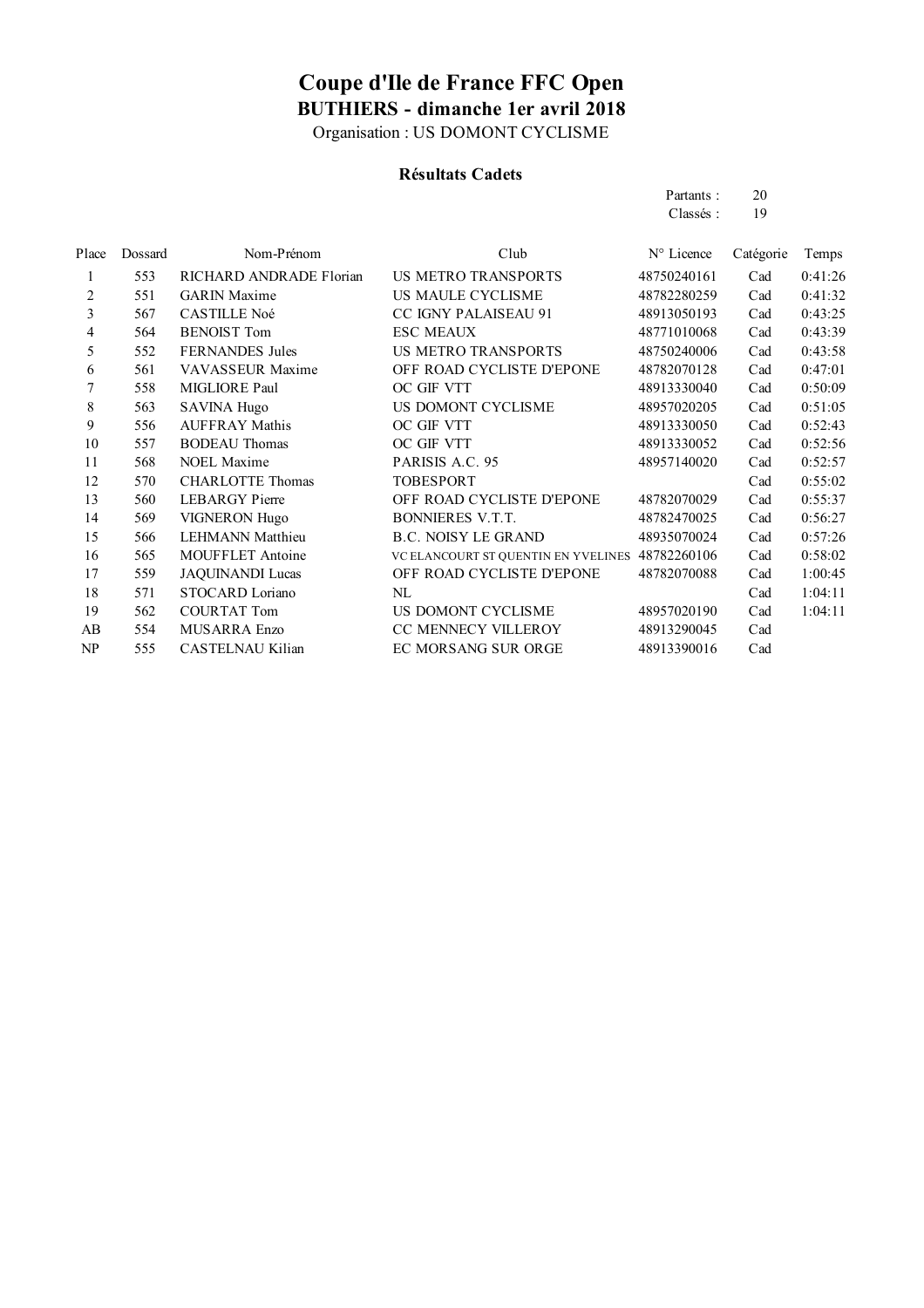Organisation : US DOMONT CYCLISME

### **Résultats Juniors**

|       |         |                            |                                     | Partants:   | 13        |         |
|-------|---------|----------------------------|-------------------------------------|-------------|-----------|---------|
|       |         |                            |                                     | Classés:    | 12        |         |
| Place | Dossard | Nom-Prénom                 | Club                                | N° Licence  | Catégorie | Temps   |
| 1     | 156     | PERRET Raphael             | OC GIF VTT                          | 48913330034 | Jun       | 1:12:21 |
| 2     | 153     | <b>DAVESNE</b> Thomas      | OC GIF VTT                          | 48913330037 | Jun       | 1:13:22 |
| 3     | 155     | LAFORCADE Pierre Amaury    | OC GIF VTT                          | 48913330030 | Jun       | 1:14:30 |
| 4     | 159     | <b>CHATAIGNER Hannibal</b> | <b>B.C. NOISY LE GRAND</b>          | 48935070117 | Jun       | 1:17:15 |
| 5     | 154     | <b>HOSOTTE Adrien</b>      | OC GIF VTT                          | 48913330055 | Jun       | 1:18:58 |
| 6     | 151     | <b>THIRIOT Thomas</b>      | US DOMONT CYCLISME                  | 48957020197 | Jun       | 1:20:11 |
| 7     | 160     | DE SALVO Lucas             | <b>B.C. NOISY LE GRAND</b>          | 48935070239 | Jun       | 1:21:43 |
| 8     | 152     | TREHOUX Clément            | US DOMONT CYCLISME                  | 48957020194 | Jun       | 1:23:53 |
| 9     | 158     | <b>KERBIQUET Tristan</b>   | VC ELANCOURT ST QUENTIN EN YVELINES | 48782260070 | Jun       | 1:30:30 |
| 10    | 162     | <b>BOURJON Hugo</b>        | VC ELANCOURT ST QUENTIN EN YVELINES |             | Jun       | 1:33:02 |
| 11    | 157     | <b>BONNAUD Maxime</b>      | LAGNY PONTCARRE CYC.                | 48771280111 | Jun       | 1:37:34 |
| 12    | 161     | ANSARD Jason               | VS CACIEN                           | 44452610377 | Jun       |         |
| AB    | 163     | <b>BOCQUAIRE Thomas</b>    | VS CHARTRAIN                        |             | Jun       |         |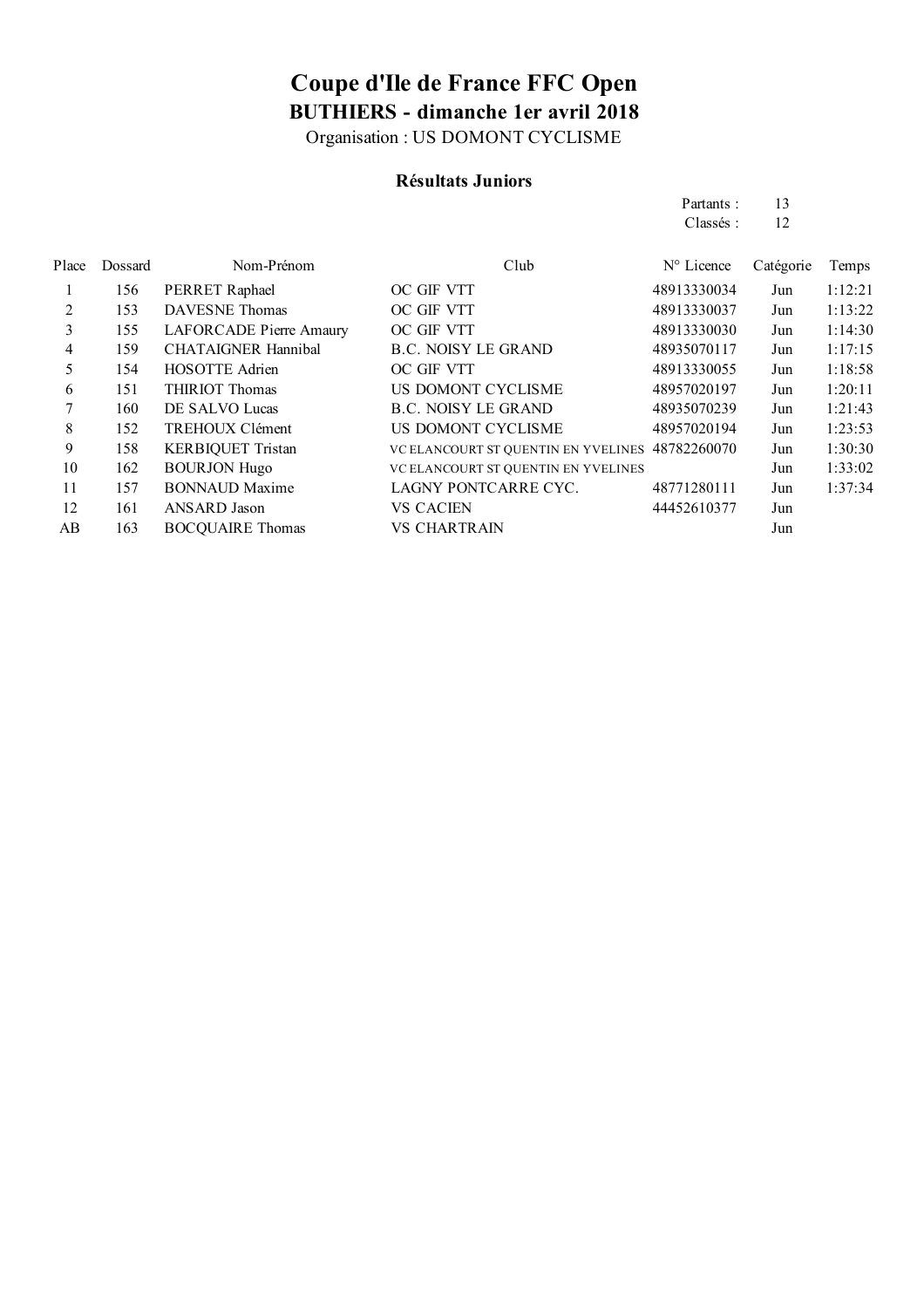Organisation : US DOMONT CYCLISME

#### **Résultats Seniors et Juniors Féminines**

Partants : 12 Classés : 11

| Place          | Dossard | Nom-Prénom               | Club                            | $N^{\circ}$ Licence | Catégorie  | Temps   |
|----------------|---------|--------------------------|---------------------------------|---------------------|------------|---------|
|                | 426     | BRUNEL-JAPPÉ Coline      | FFSU U. Clermont Auv. STAPS     |                     |            | 1:16:13 |
| 2              | 424     | <b>ROBIN Marion</b>      | FFSU UFR STAPS CLERMONT FERRAND | <b>FFSU</b>         |            | 1:16:59 |
| 3              | 421     | <b>FONTAINE Elora</b>    | OFF ROAD CYCLISTE D'EPONE       | 48782070044         | $Esp \, F$ | 1:31:20 |
| $\overline{4}$ | 425     | <b>TIRBOIS Madelaine</b> | <b>ESPRIT RAID</b>              |                     |            | 1:31:31 |
| 5              | 427     | CABLEY Camille           | FFSU Université de Bourgogne    | <b>FFSU</b>         |            | 1:35:32 |
| 6              | 423     | <b>HUBER Lisa</b>        | ARGENTEUIL VAL DE SEINE 95      | 48957080058         | Esp F      | 1:38:59 |
| 7              | 428     | MASSONNAT Emmanuelle     | <b>VERSAILLES TRIATHLON</b>     |                     |            | 1:39:01 |
| 8              | 429     | DUVAL-VALENTIN Sarah     | <b>FFSU IND GRENOBLE</b>        | <b>FFSU</b>         |            | 1:19:51 |
| 9              | 422     | <b>CARRE Léaldine</b>    | <b>CSM VILLENEUVE GARENNE</b>   | 48924200170         | Sen F      | 1:18:43 |
| NP             | 430     | <b>GARCIN</b> Lou        | FFSU STAPS BOURGET DU LAC       | <b>FFSU</b>         |            |         |
|                |         |                          |                                 |                     |            |         |
|                | 452     | ROST Cynthia             | OFF ROAD CYCLISTE D'EPONE       | 48782070127         | Jun F      | 1:17:48 |
| 2              | 454     | <b>BEAULIEU Alizée</b>   | <b>VS CHARTRAIN</b>             | 44280260071         | Jun F      | 1:25:34 |
| AB             | 453     | DALLIER Amélie           | <b>BONNIERES V.T.T.</b>         | 48782470013         | Jun F      |         |
| NP             | 451     | <b>BRETTE Léa</b>        | OC GIF VTT                      | 48913330059         | Jun F      |         |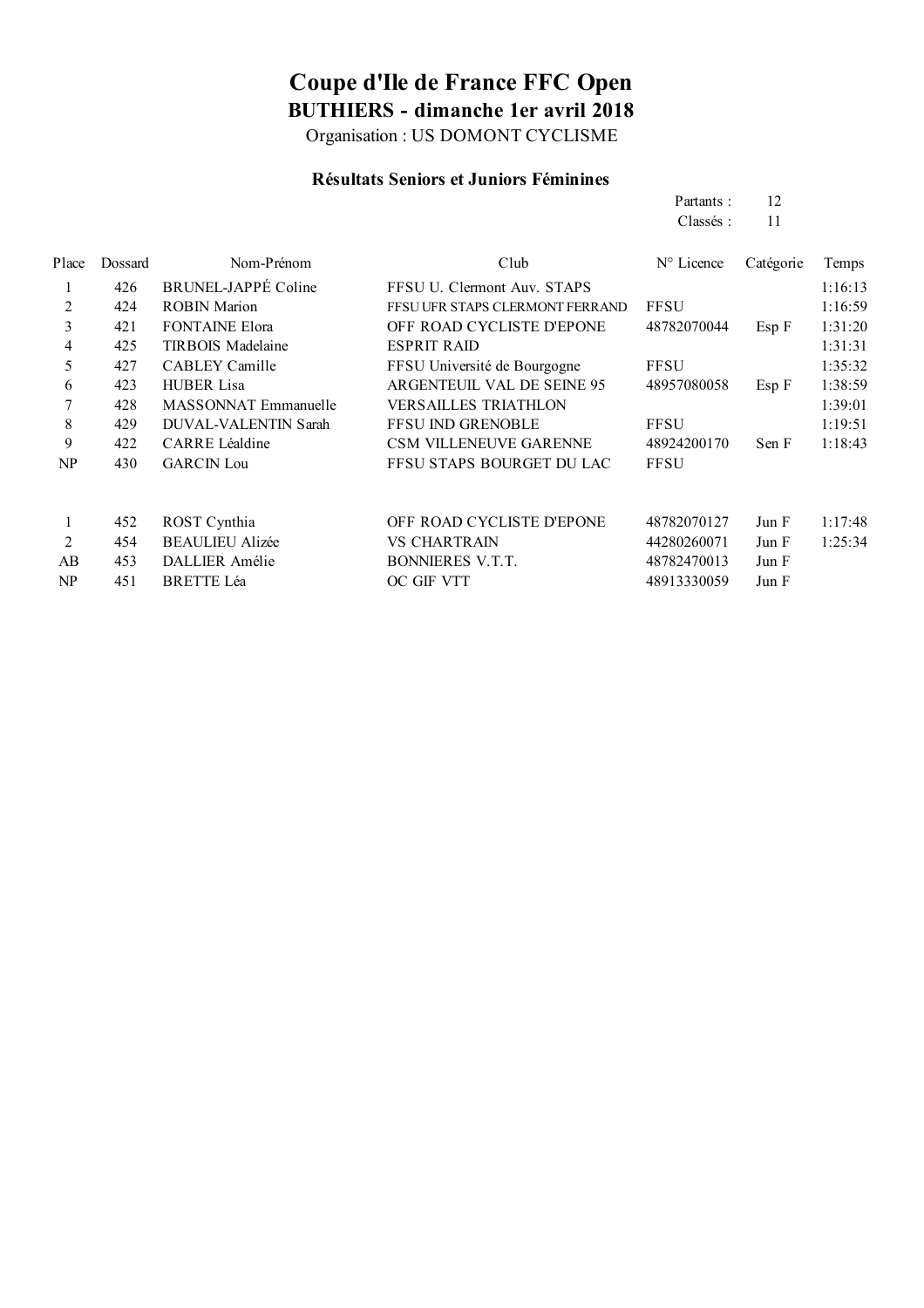Organisation : US DOMONT CYCLISME

### **Résultats Espoirs**

| Partants: | 21 |
|-----------|----|
| Classés:  | 18 |

| Place          | Dossard | Nom-Prénom              | Club                              | N° Licence  | Catégorie | Temps   |
|----------------|---------|-------------------------|-----------------------------------|-------------|-----------|---------|
| 1              | 116     | DUBAU Joshua            | FFSU TEAM PELTRAX -CSD            | <b>FFSU</b> | Esp       | 1:20:43 |
| $\overline{c}$ | 103     | <b>ORCHAMPT</b> Antoine | US DOMONT CYCLISME                | 48957020039 | Esp       | 1:20:48 |
| 3              | 117     | <b>AUVIN Clément</b>    | <b>FFSU GRAND REIMS</b>           | <b>FFSU</b> | Esp       | 1:24:10 |
| 4              | 118     | <b>SERRIERES Lucas</b>  | FFSU UFR STAPS Clermond Ferrand   | <b>FFSU</b> | Esp       | 1:27:14 |
| 5              | 119     | <b>LETURCQ Geoffrey</b> | FFSU US DOMONT CYCLISME           | <b>FFSU</b> | Esp       | 1:27:38 |
| 6              | 114     | PARMENTIER Hugo         | <b>B.C. NOISY LE GRAND</b>        | 48935070196 | Esp       | 1:33:26 |
| 7              | 108     | <b>BEYER</b> Julien     | OC GIF VTT                        | 48913330020 | Esp       | 1:35:28 |
| 8              | 120     | <b>MARFOUTINE Joss</b>  | ROUE D'OR CONFLANAISE             | 48957020039 | Esp       | 1:37:23 |
| 9              | 106     | <b>FRANCE David</b>     | <b>CC IGNY PALAISEAU 91</b>       | 48913050034 | Esp       | 1:37:52 |
| 10             | 110     | MISCOPEIN Augustin      | OC GIF VTT                        | 48913330032 | Esp       | 1:38:09 |
| 11             | 111     | <b>GARYGA</b> Baptiste  | OFF ROAD CYCLISTE D'EPONE         | 48782070134 | Esp       | 1:40:29 |
| 12             | 107     | <b>BERTRAND Loic</b>    | OC GIF VTT                        | 48913330027 | Esp       | 1:41:00 |
| 13             | 121     | <b>CONVERT Yohann</b>   | <b>FFSU AC MARINES</b>            | <b>FFSU</b> | Esp       |         |
| 14             | 113     | <b>MENAGE</b> Antoine   | <b>ESC MEAUX</b>                  | 48771010417 | Esp       |         |
| 15             | 101     | VERLET William          | US MAULE CYCLISME                 | 48782280271 | Esp       |         |
| 16             | 112     | <b>CARDUCCI</b> Romain  | EC MONTGERON VIGNEUX              | 48913070170 | Esp       |         |
| 17             | 109     | <b>MATHE Kevin</b>      | OC GIF VTT                        | 48913330058 | Esp       |         |
| 18             | 122     | <b>CONVERT Loic</b>     | <b>AC MARINES</b>                 |             | Esp       |         |
| AB             | 123     | <b>HUGUET Alexis</b>    | <b>ENERGY CYCLE MOZAC</b>         |             | Esp       |         |
| AB             | 105     | <b>GRANDPIERRE Côme</b> | <b>VC FONTAINEBLEAU AVON</b>      | 48771130257 | Esp       |         |
| AB             | 124     | <b>TERRIER Cyril</b>    | FFSU UNI LA SALLE CAMPUS BEAUVAIS | <b>FFSU</b> | Esp       |         |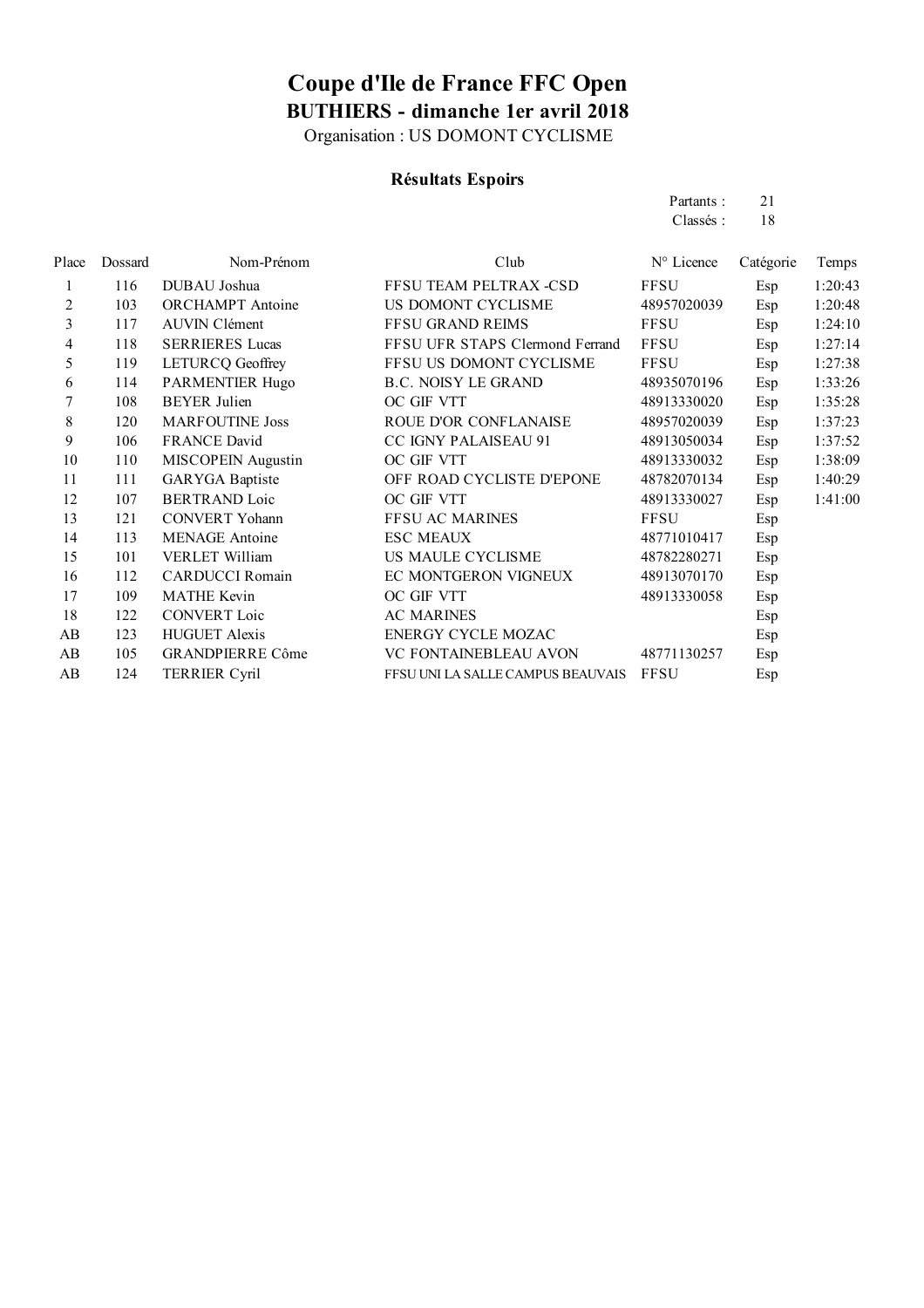Organisation : US DOMONT CYCLISME

### **Résultats Seniors**

|        |         |                            |                               | Partants:           | 16        |         |
|--------|---------|----------------------------|-------------------------------|---------------------|-----------|---------|
|        |         |                            |                               | Classés:            | 14        |         |
| Place  | Dossard | Nom-Prénom                 | Club                          | $N^{\circ}$ Licence | Catégorie | Temps   |
|        |         | <b>BAZIN</b> Nicolas       | KMC EKOI SRSUNTOUR            | 48957020163         | Sen       | 1:21:56 |
| 2      | 14      | DE POORTERE-EMILIEN Joseph | FFSU POLYTECH Annecy-Chambery | <b>FFSU</b>         | Sen       | 1:26:20 |
| 3      | 8       | <b>GIRARDIN Maxime</b>     | <b>CG ORLEANS LOIRET</b>      | 44450660451         | Sen       | 1:27:45 |
| 4      | 4       | <b>TRAULET Emeric</b>      | US DOMONT CYCLISME            | 48957020199         | Sen       | 1:30:26 |
| 5      | 15      | <b>DEMORIS Renaud</b>      | UV DESCARTES                  |                     | Sen       | 1:32:31 |
| 6      | 16      | <b>TERRIER</b> Antoine     | FFSU Ecole Centrale de Nantes | <b>FFSU</b>         | Sen       | 1:32:57 |
|        | 12      | <b>JOLY</b> Romain         | <b>UC ORLEANS</b>             | 44450710055         | Sen       | 1:33:45 |
| 8      | 6       | <b>SEZNEC Hoel</b>         | OC GIF VTT                    | 48913330035         | Sen       | 1:34:14 |
| 9      | 5       | <b>BEYER Jérémy</b>        | OC GIF VTT                    | 48913330019         | Sen       | 1:36:45 |
| $\sim$ | $\sim$  | $\pi$                      | LEG BLEUG BE ER LUGE          |                     |           |         |

|    | $\overline{1}$ | $3011$ is community        | $\sigma$ on $\sigma$        | 111 <i>001</i> 100 <i>00</i> | $\cup$ ui | 1.00.10 |
|----|----------------|----------------------------|-----------------------------|------------------------------|-----------|---------|
| 8  | 6              | <b>SEZNEC Hoel</b>         | OC GIF VTT                  | 48913330035                  | Sen       | 1:34:14 |
| 9  |                | BEYER Jérémy               | OC GIF VTT                  | 48913330019                  | Sen       | 1:36:45 |
| 10 | 17             | THIEBAULT Robin            | LES BLEUS DE FRANCE         |                              | Sen       |         |
| 11 | 10             | <b>LORAIN</b> Quentin      | <b>B.C. NOISY LE GRAND</b>  | 48935070378                  | Sen       |         |
| 12 | 11             | LE CLAINCHE Jimmy          | <b>TEAM VELOCHANNEL.COM</b> | 48771560004                  | Sen       |         |
| 13 |                | <b>BUISSONNEAU Florian</b> | US DOMONT CYCLISME          | 48957020218                  | Sen       |         |
| 14 |                | <b>VALTON Stéphane</b>     | EC MONTGERON VIGNEUX        | 48913070171                  | Sen       |         |
| AB | 9              | <b>CERVESATO Enzo</b>      | OLYMPIQUE C.V.O.            | 48957120116                  | Sen       |         |
|    |                |                            |                             |                              |           |         |

AB 3 STUYVERS Kévin US DOMONT CYCLISME 48957020219 Sen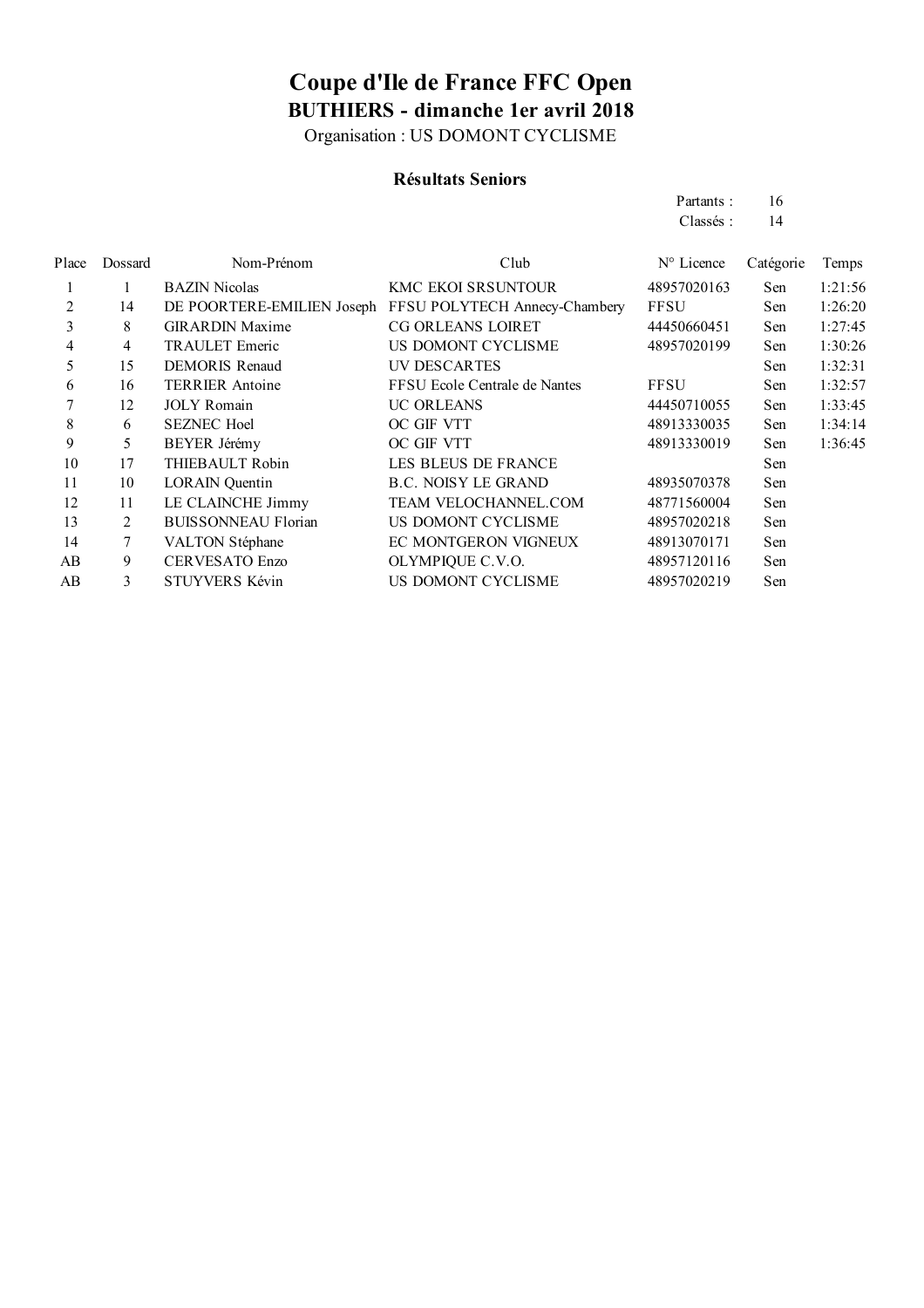Organisation : US DOMONT CYCLISME

### **Résultats Masters 1 et 2**

AB 215 BEAULIEU Christophe VS CHARTRAIN Mas 2

|       |         |                           |                                     | Partants:   | 15               |         |
|-------|---------|---------------------------|-------------------------------------|-------------|------------------|---------|
|       |         |                           |                                     | Classés:    | 13               |         |
| Place | Dossard | Nom-Prénom                | Club                                | N° Licence  | Catégorie        | Temps   |
|       | 211     | <b>LOMBARDI</b> Vincent   | TEAM VELOCHANNEL.COM                | 48771560002 | Mas 2            | 1:27:44 |
|       | 204     | <b>DIMEY Nicolas</b>      | OC GIF VTT                          | 48913330053 | Mas 1            | 1:33:05 |
| 3     | 205     | JOBARD Guillaume          | OC GIF VTT                          | 48913330029 | Mas 1            | 1:34:09 |
| 4     | 203     | <b>ANCEL Pierre Yves</b>  | US DOMONT CYCLISME                  | 48957020207 | Mas 2            | 1:35:06 |
| 5     | 210     | <b>SURARDT Nicolas</b>    | <b>B.C. NOISY LE GRAND</b>          | 48935070082 | Mas 2            |         |
| 6     | 213     | <b>BABAULT</b> Christophe | <b>TCV 91</b>                       |             | Mas 2            |         |
| 7     | 207     | <b>BINCKLY Olivier</b>    | A. C. B. B.                         | 48924080149 | Mas 2            |         |
| 8     | 214     | PERRAULT Romain           | NL                                  |             | Mas 1            |         |
| 9     | 208     | FRANCIS GAIGNEUX Philippe | A. C. B. B.                         | 48924080155 | Mas <sub>1</sub> |         |
| 10    | 217     | MICHEL Tanguy             | UC JOUE LES TOURS                   |             | Mas 2            |         |
| 11    | 206     | <b>CHATAIGNER Cyril</b>   | OFF ROAD CYCLISTE D'EPONE           | 48782070166 | Mas 2            |         |
| 12    | 218     | <b>BOURZON Christophe</b> | VC ELANCOURT ST QUENTIN EN YVELINES |             | Mas 1            |         |
| 13    | 212     | <b>TRAYNAND</b> Aurelien  | NL                                  |             | Mas 2            |         |
| 13    | 219     | <b>EGEA</b> Jerome        | OC GIF VTT                          | <b>FSGT</b> | Mas 1            |         |
| AB    | 216     | <b>MARTIN</b> Christophe  | $\rm NL$                            |             | Mas 2            |         |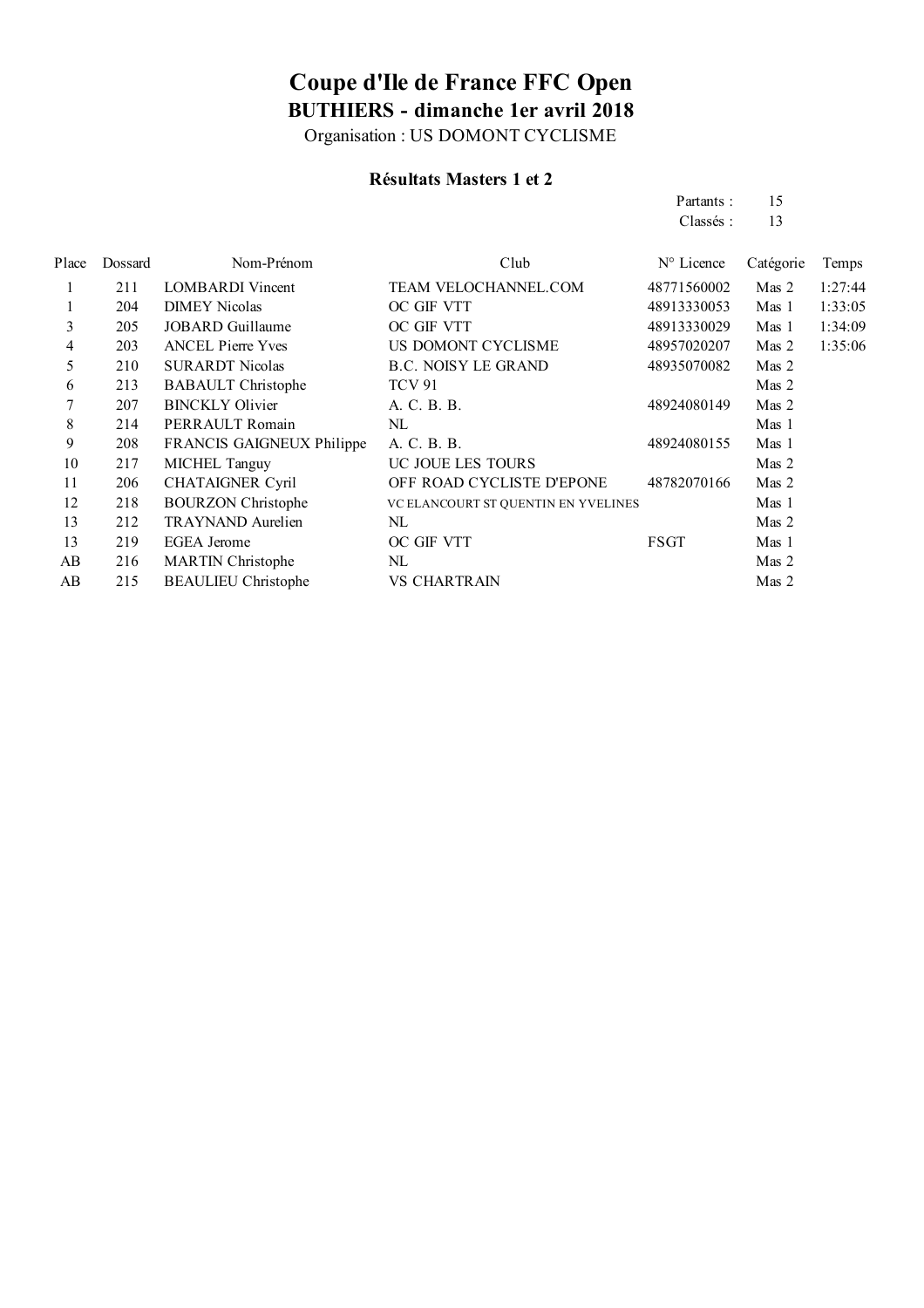Organisation : US DOMONT CYCLISME

### **Résultats Masters 3-4-5**

| Partants: | 43 |
|-----------|----|
| Classés:  | 40 |

| Place                    | Dossard | Nom-Prénom                      | Club                       | N° Licence  | Catégorie | Temps   |
|--------------------------|---------|---------------------------------|----------------------------|-------------|-----------|---------|
| 1                        | 322     | <b>CHARTIER Cédric</b>          | <b>AV THIAIS</b>           | 48946270256 | Mas 3     | 1:12:54 |
| 2                        | 304     | <b>BROCHOT Vincent</b>          | UCM VENEUX LES SABLONS     | 48771420037 | Mas 3     | 0:16:42 |
| 3                        | 314     | <b>CORBEAU Laurent</b>          | EC MONTGERON VIGNEUX       | 48913070045 | Mas 4     | 1:19:09 |
| 4                        | 301     | <b>DURAND</b> Alexis            | <b>US METRO TRANSPORTS</b> | 48750240276 | Mas 3     | 1:19:59 |
| 5                        | 318     | <b>CARREIRA</b> Jean Pierre     | <b>B.C. NOISY LE GRAND</b> | 48935070074 | Mas 3     | 1:21:34 |
| 6                        | 320     | <b>HUBER</b> Christophe         | ARGENTEUIL VAL DE SEINE 95 | 48957080068 | Mas 4     | 1:21:38 |
| $\boldsymbol{7}$         | 309     | <b>SOLOHUB Rudy</b>             | <b>JS FERTE GAUCHER</b>    | 48771140292 | Mas 3     | 1:24:40 |
| $\,$ 8 $\,$              | 317     | <b>ATZERT</b> Alexandre         | <b>B.C. NOISY LE GRAND</b> | 48935070098 | Mas 4     | 1:25:50 |
| 9                        | 303     | MICHOUT Eric                    | US MAULE CYCLISME          | 48782280161 | Mas 4     | 1:28:52 |
| 10                       | 324     | FERDINAND Dominique             | <b>VINEUIL SPORTS</b>      | 44410650250 | Mas 4     | 1:29:52 |
| 11                       | 308     | <b>BRAUD</b> Christophe         | <b>JS FERTE GAUCHER</b>    | 48771140159 | Mas 4     | 1:29:58 |
| 12                       | 323     | PEREIRA Serge                   | <b>VC SULPICIEN</b>        | 48771230052 | Mas 3     | 1:30:00 |
| 13                       | 302     | FERNANDES José                  | <b>US METRO TRANSPORTS</b> | 48750240108 | Mas 3     | 1:30:38 |
| 14                       | 312     | FERNANDES Yohan                 | <b>TEAM VTT MAISSE</b>     | 48913250075 | Mas 3     | 1:31:16 |
| 15                       | 313     | TISSIER Sébastien               | <b>TEAM VTT MAISSE</b>     | 48913250038 | Mas 3     | 1:33:44 |
| 16                       | 321     | <b>RIOU Gilles</b>              | TEAM PELTRAX - CSD         | 48771150170 | Mas 3     | 1:34:37 |
| 17                       | 305     | <b>CHATAIGNER Dominique</b>     | AC POMMEUSE BOISSY         | 48771300019 | Mas 4     | 1:35:33 |
| 18                       | 306     | LEDOUX Fabien                   | OC GIF VTT                 | 48913330039 | Mas 4     | 1:36:10 |
| 19                       | 315     | DESTREL Sylvain                 | EC MONTGERON VIGNEUX       | 48913070051 | Mas 4     | 1:37:44 |
| 20                       | 319     | <b>CHEVREAU Bruno</b>           | <b>GUIDON CHALETTOIS</b>   | 44450830096 | Mas 4     |         |
| 21                       | 316     | <b>BERTRAND Thierry</b>         | <b>ESC MEAUX</b>           | 48771010125 | Mas 3     |         |
| 22                       | 311     | <b>BILLOT MORNET Christophe</b> | <b>TEAM VTT MAISSE</b>     | 48913250099 | Mas 4     |         |
| AB                       | 325     | <b>BUZON Franck</b>             | <b>B.C. NOISY LE GRAND</b> |             | Mas 4     |         |
| AB                       | 307     | <b>BIDENNE Loïc</b>             | <b>JS FERTE GAUCHER</b>    | 48771140349 | Mas 4     |         |
| 1                        | 326     | TELLIER Jean Philippe           | PARIS CYCLISTE OLYMPIQUE   |             | Mas 5     | 1:20:59 |
| $\overline{2}$           | 377     | <b>BULLIOT</b> Jean Michel      | EC MONTGERON VIGNEUX       | 48913070189 | Mas 5     | 1:22:49 |
| $\overline{\mathbf{3}}$  | 378     | <b>AMIOT Gilles</b>             | <b>VC MUREAUX</b>          | 48782230044 | Mas 5     | 1:25:31 |
| $\overline{\mathcal{L}}$ | 375     | PICCIN Michel                   | <b>TEAM VTT MAISSE</b>     | 48913250056 | Mas 5     | 1:26:48 |
| 5                        | 376     | <b>POITEVIN Francis</b>         | <b>TEAM VTT MAISSE</b>     | 48913250102 | Mas 5     | 1:27:20 |
| 6                        | 384     | <b>REMENIERAS</b> Jean Pierre   | AS MONTLOUIS CYCLISME      | 44370340156 | Mas 5     | 1:27:20 |
| 7                        | 373     | PACHOT Stéphane                 | EC MORSANG SUR ORGE        | 48913390029 | Mas 5     | 1:27:59 |
| 8                        | 374     | <b>LABARRE Christophe</b>       | MOHAWK'S TEAM              | 48957330006 | Mas 5     | 1:30:42 |
| 9                        | 382     | PERRON Didier                   | AMICALE DE NEUVILLE        | 44453590024 | Mas 5     | 1:30:55 |
| 10                       | 385     | <b>CHATOT</b> Philippe          | <b>COS RENAULT LARDY</b>   | FSGT        | Mas 5     | 1:31:13 |
| 11                       | 381     | REMENIERAS Hervé                | <b>B.C. NOISY LE GRAND</b> | 48935070268 | Mas 5     | 1:38:48 |
| 12                       | 372     | CASTILLO Frédéric               | VC FONTAINEBLEAU AVON      | 48771130077 | Mas 5     |         |
| 13                       | 371     | <b>MAGNERON Eric</b>            | EC BOUCLES DE LA MARNE     | 48771260025 | Mas 5     |         |
| 14                       | 386     | <b>ORSATTONI</b> Philippe       | EC MORSANG SUR ORGE        |             | Mas 5     |         |
| 15                       | 379     | PARBATTIAH Jean Michel          | <b>B.C. NOISY LE GRAND</b> | 48935070317 | Mas 5     |         |
| 16                       | 387     | <b>NOEL Franck</b>              | <b>LES KOYOTES</b>         |             | Mas 5     |         |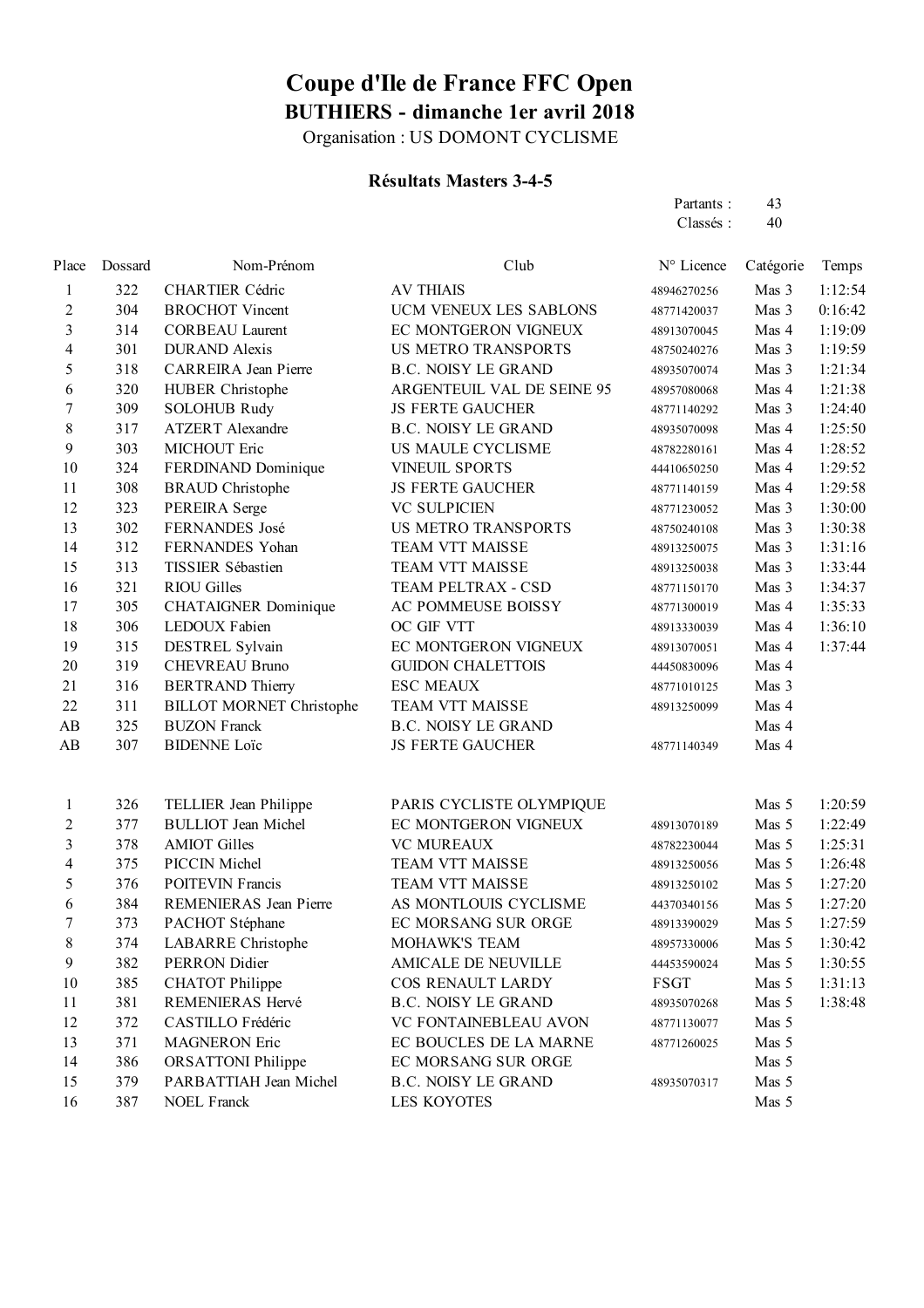Organisation : US DOMONT CYCLISME

#### **Résultats Tandems**

### Partants : 4

Classés : 4

| Place | Dossard | Nom-Prénom            | Club              | $N^{\circ}$ Licence | Catégorie Temps |         |
|-------|---------|-----------------------|-------------------|---------------------|-----------------|---------|
|       | 401a    | <b>BIARNE Franck</b>  | US MAULE CYCLISME |                     | Tan             | 1:34:46 |
|       |         | 401b PICANT Franck    | US MAULE CYCLISME |                     | Tan             |         |
| AB    | 402a    | <b>GIBEAU Pierre</b>  | <b>VC MASSY</b>   |                     | Tan             |         |
|       | 402 b   | <b>ESCUAN Gregory</b> | <b>VC MASSY</b>   |                     | Tan             |         |